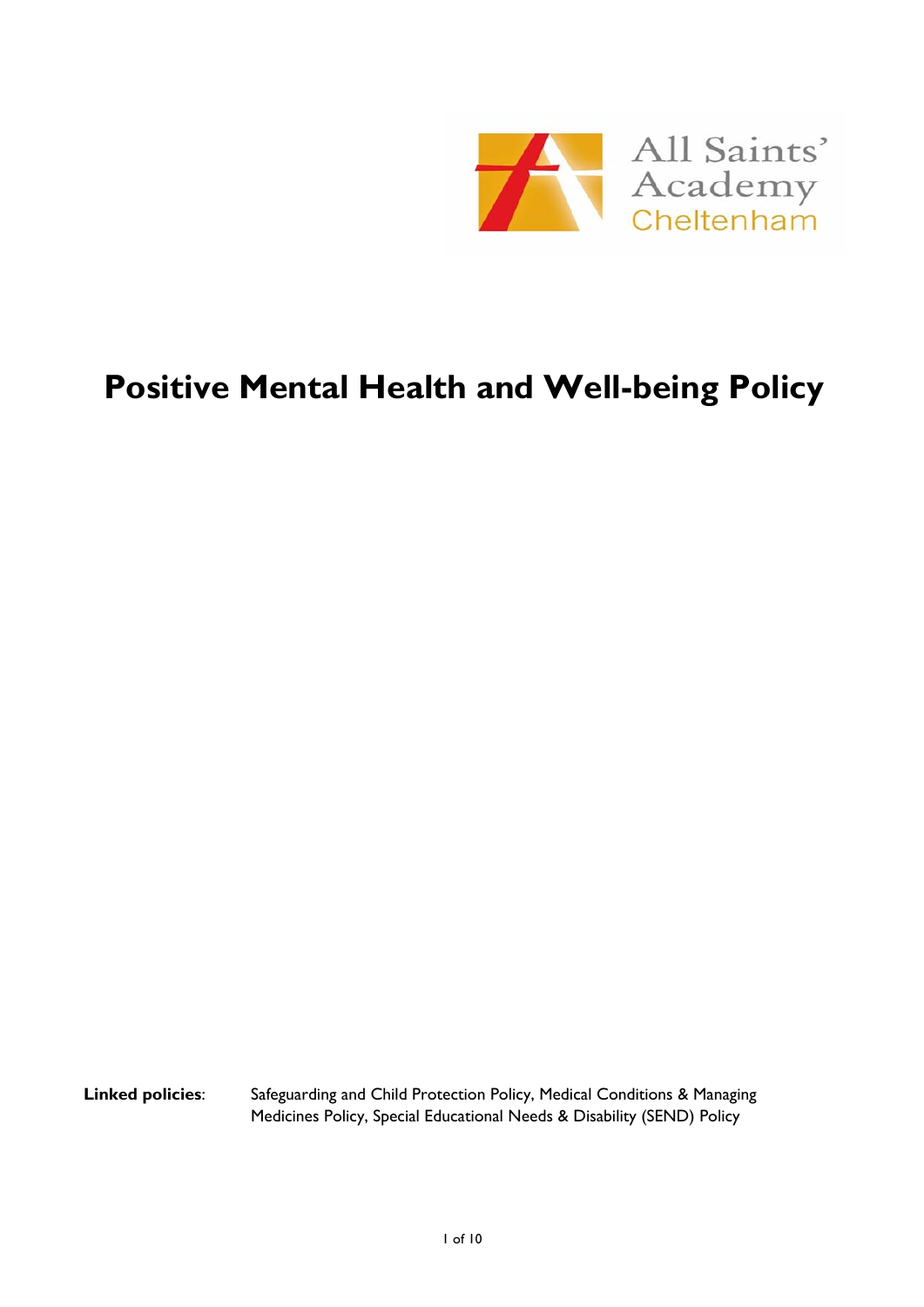### **Introduction**

The polices of All Saints' Academy, with its distinctive Anglican and Catholic traditions, exist to support the Sponsor's vision, Christian ethos and values that are embedded in the day-to-day and long term running of the Academy. Each policy evidences the commitment of the Sponsor to developing Body, Mind and Spirit.

This policy should be read in conjunction with our medical policy in cases where a student's mental health overlaps with or is linked to a medical issue and the SEND policy where a student has an identified special educational need.

### Policy Statement

"Mental health is a state of well-being in which every individual realises his or her own potential, can cope with the normal stresses of life, can work productively and fruitfully, and is able to make a contribution to her or his community." (World Health Organization)

At our Academy, we aim to promote positive mental health for every member of our staff and student body. We pursue this aim using both universal, whole school approaches and specialised, targeted approaches aimed at vulnerable students.

In addition to promoting positive mental health, we aim to recognise and respond to mental ill health. By developing and implementing practical, relevant and effective mental health policies and procedures we can promote a safe and stable environment for pupils affected both directly, and indirectly by mental ill health.

### **Scope**

This document describes the Academy's approach to promoting positive mental health and wellbeing. This policy is intended as guidance for all staff including non-teaching staff and governors.

The Policy Aims to:

- Promote positive mental health in all staff and students
- Increase understanding and awareness of common mental health issues
- Alert staff to early warning signs of mental ill health
- Provide support to staff working with young people with mental health issues
- Provide support to students suffering mental ill health and their peers and parents/carers
- Provide support to staff to manage their own and colleague's well-being.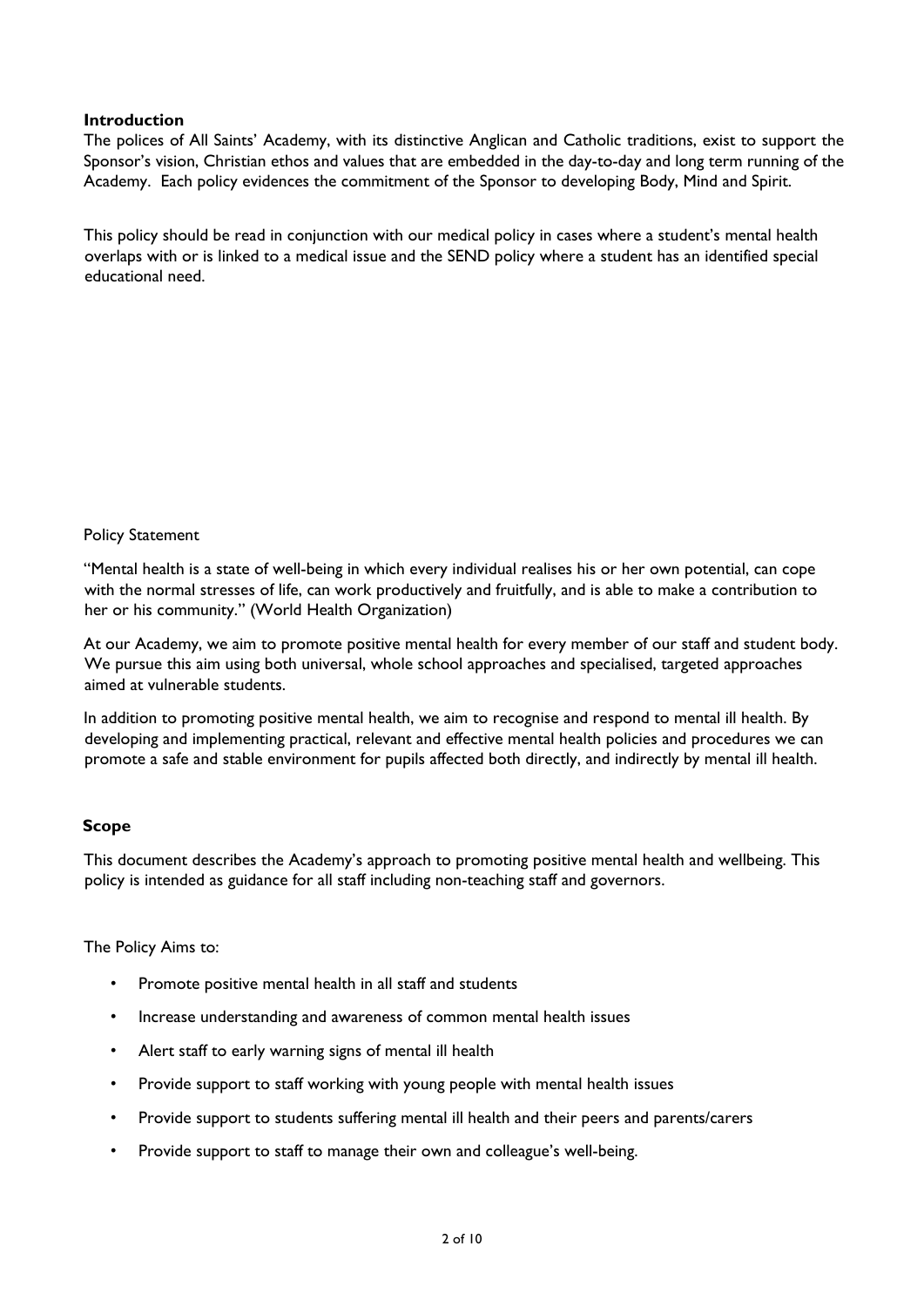### **Lead Members of Staff**

Whilst all staff have a responsibility to promote the mental health of students. Staff with a specific, relevant remit include:

- Designated Mental Health Lead
- Designated Safeguarding Lead
- Deputy Safeguarding Leads
- Link Governor for safeguarding
- Education Welfare Managers
- First Aid Lead
- Special Educational Needs Co-ordinator

Any member of staff who is concerned about the mental health or wellbeing of a student should speak to the mental health lead in the first instance. If there is a fear that the student is in danger of immediate harm then the normal child protection procedures should be followed with an immediate referral to one of the safeguarding officers. If the student presents a medical emergency then the normal procedures for medical emergencies should be followed, including alerting the first aid staff and contacting the emergency services if necessary.

Where a referral to the Child & Young People Service (CYPs) is appropriate, this will be led and managed by the mental health lead. See the following link for Gloucestershire's guidance

#### https://www.ghc.nhs.uk/our-teams-and-services/cyp-glos/

### **Individual Care Plans**

It is helpful to draw up an individual care plan for pupils causing concern or who receive a diagnosis pertaining to their mental health. This should be drawn up involving the pupil, the parents and relevant health professionals. This can include:

- Details of a pupil's condition
- Special requirements and precautions
- Medication and any side effects
- What to do, and who to contact in an emergency
- The role the Academy can play

#### **Teaching about Mental Health**

The skills, knowledge and understanding needed by our students to keep themselves and others physically and mentally healthy and safe are included as part of our developmental personal, social and health education (LIFE) curriculum.

The specific content of lessons will be determined by the specific needs of the cohort we're teaching but there will always be an emphasis on enabling students to develop the skills, knowledge, understanding, language and confidence to seek help, as needed, for themselves or others.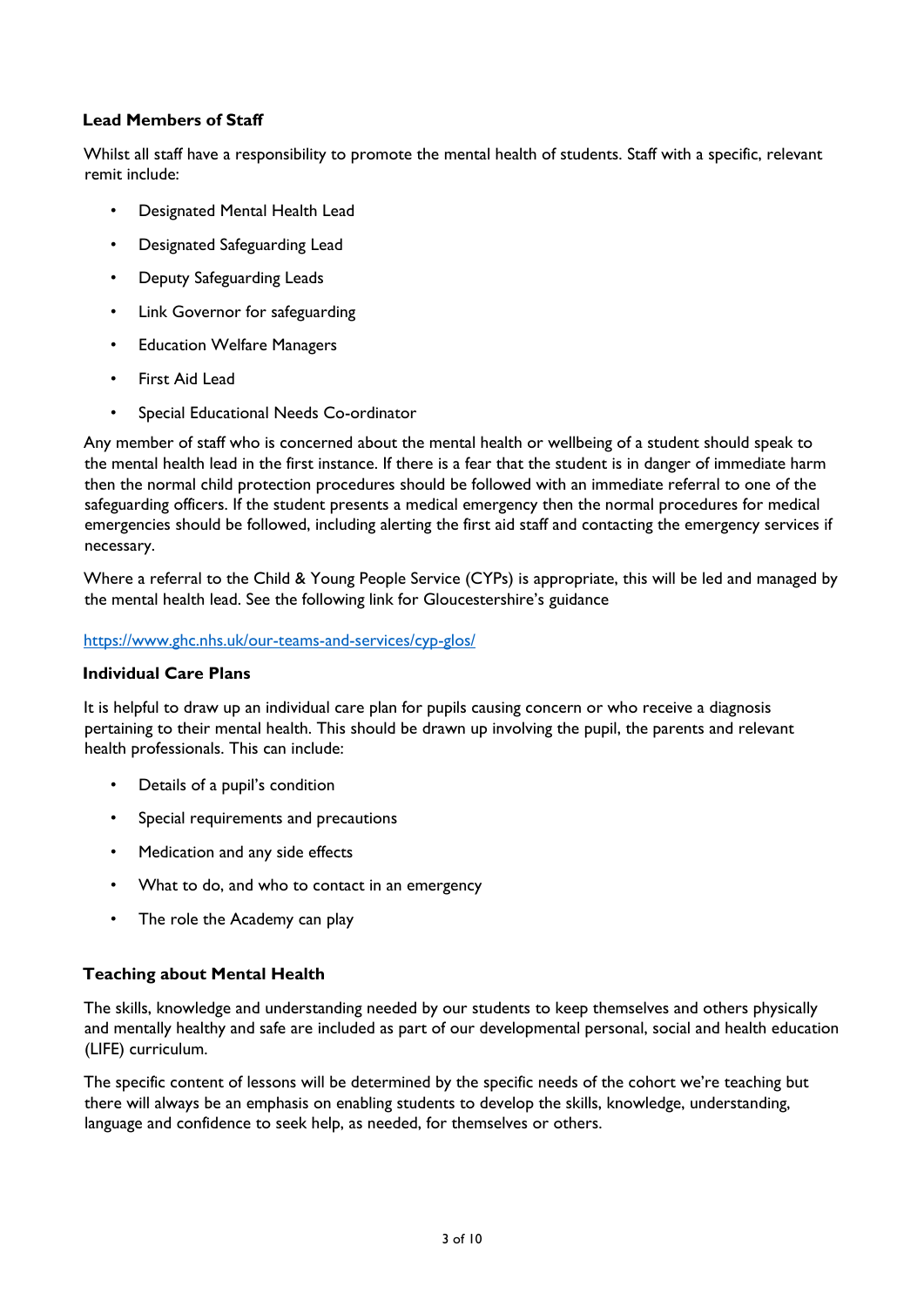We will follow the PSHE Association Guidance along with Think You Know and Young Minds guidance to ensure that we teach mental health and emotional wellbeing issues in a safe and sensitive manner which helps rather than harms.

### **Signposting**

We will ensure that staff, students and parents are aware of sources of support within school and in the local community. What support is available within our school and local community, who it is aimed at and how to access it is outlined in Appendix B.

We will display relevant sources of support in communal areas such as common rooms and toilets and will regularly highlight sources of support to staff in the staffroom and to students within relevant parts of the curriculum. The mental health lead sends out regular support information to staff and parents via email. Whenever we highlight sources of support, we will increase the chance of pupil help-seeking by ensuring pupils understand:

- What help is available
- Who it is aimed at
- How to access it
- Why to access it
- What is likely to happen next

### **Warning Signs**

School staff may become aware of warning signs which indicate a student is experiencing mental health or emotional wellbeing issues. These warning signs should always be taken seriously and staff observing any of these warning signs should communicate their concerns with the Mental Health Lead via the usual safeguarding referral process.

Possible warning signs include:

- Physical signs of harm that are repeated or appear non-accidental
- Changes in eating / sleeping habits
- Increased isolation from friends or family, becoming socially withdrawn
- Changes in activity and mood
- Lowering of academic achievement
- Talking or joking about self-harm or suicide
- Abusing drugs or alcohol
- Expressing feelings of failure, uselessness or loss of hope
- Changes in clothing  $-$  e.g. long sleeves in warm weather
- Secretive behaviour
- Skipping PE or getting changed secretively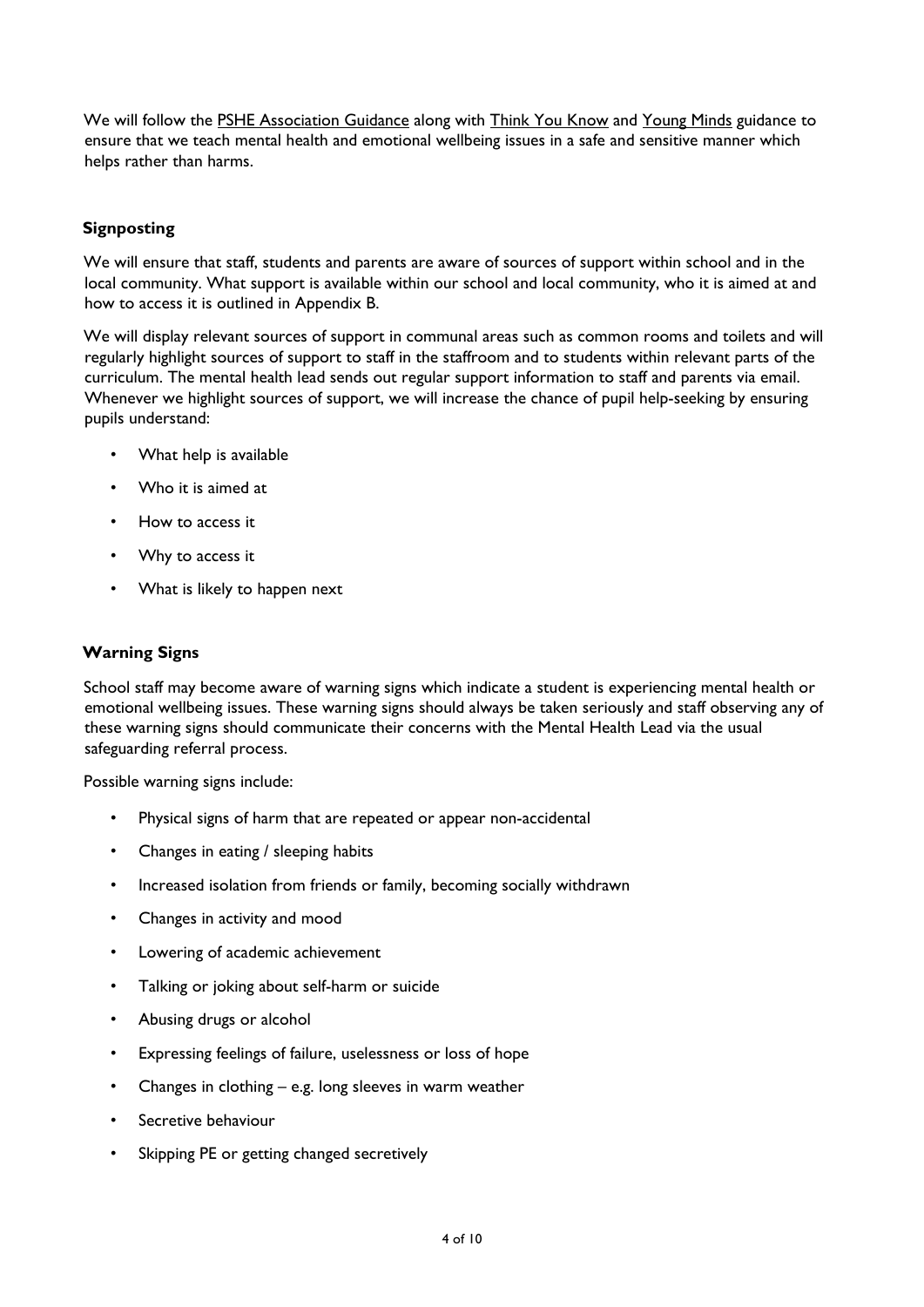- Lateness to or absence from school
- Repeated physical pain or nausea with no evident cause
- An increase in lateness or absenteeism

#### **Managing disclosures by pupils and confidentiality**

We recognise how important it is that staff are calm, supportive and non-judgmental to pupils who disclose a concern about themselves or a friend. The emotional and physical safety of pupils is paramount and staff should listen rather than advise. Staff are clear to pupils that the concern will be shared with the Mental Health Lead and recorded in order to provide appropriate support to the pupil.

All disclosures are recorded and held on the pupil's confidential file, including date, name of pupil and member of staff to whom they disclosed, summary of the disclosure and next steps. All disclosures will be managed in accordance with the Academy's Safeguarding and Child Protection Policy.

### **Working with Parents**

Where it is deemed appropriate to inform parents, we need to be sensitive in our approach. Before disclosing to parents we should consider the following questions (on a case by case basis):

- Can the meeting happen face to face? This is preferable.
- Where should the meeting happen? At school, at their home or somewhere neutral?
- Who should be present? Consider parents, the student, other members of staff.
- What are the aims of the meeting?

It can be shocking and upsetting for parents to learn of their child's issues and many may respond with anger, fear or upset during the first conversation. We should be accepting of this (within reason) and give the parent time to reflect.

We should always highlight further sources of information and give them leaflets to take away where possible as they will often find it hard to take much in whilst coming to terms with the news that you're sharing. Sharing sources of further support aimed specifically at parents can also be helpful too e.g. parent helplines and forums.

We should always provide clear means of contacting us with further questions and consider booking in a follow up meeting or phone call right away as parents often have many questions as they process the information. Finish each meeting with agreed next step and always keep a brief record of the meeting on the child's confidential record.

### **Working with All Parents**

Parents are often very welcoming of support and information from the school about supporting their children's emotional and mental health. In order to support parents we will:

• Highlight sources of information and support about common mental health issues on our school website – Think you know, MindEd, NSPCC, Young minds, Childline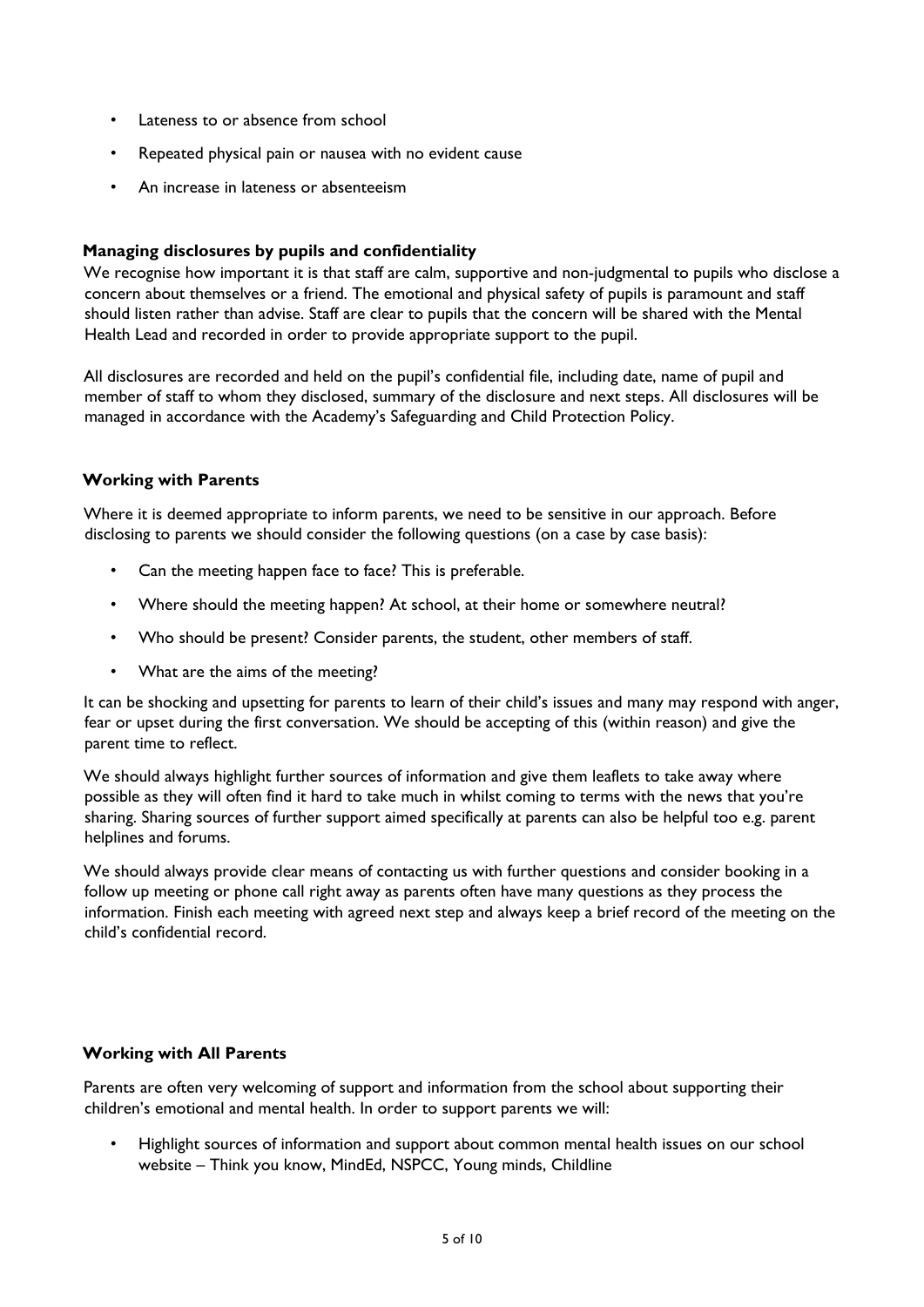- Parents/carers/staff may also require specific relevant support information regarding self-harm, eating disorders, psychosis, anxiety, depression and more. The Mental Health Lead can signpost individuals further when necessary. Some of these sources are included in Appendix C
- Ensure that all parents are aware of who to talk to, and how to go about this, if they have concerns about their own child or a friend of their child
- Make our mental health policy easily accessible to parents
- Share ideas about how parents can support positive mental health in their children through planned information evenings
- Keep parents informed about the mental health topics their children are learning about in LIFE and share ideas for extending and exploring this learning at home

### **Supporting Peers**

When a student is suffering from mental health issues, it can be a difficult time for their friends. Friends often want to support but do not know how. Emotional Literacy Support Assistant (ELSA) support may be offered to children impacted by friend's problems and/or behaviours. In the case of self-harm or eating disorders, it is possible that friends may learn unhealthy coping mechanisms from each other. In order to keep peers safe, we will consider on a case by case basis which friends may need additional support. Support will be provided either in one to one or group settings and will be guided by conversations by the student who is suffering and their parents with whom we will discuss:

- What it is helpful for friends to know and what they should not be told
- How friends can best support
- Things friends should avoid doing / saying which may inadvertently cause upset
- Warning signs that their friend may need help (e.g. signs of relapse)

Additionally, we will want to highlight with peers:

- Where and how to access support for themselves
- Safe sources of further information about their friend's condition
- Healthy ways of coping with the difficult emotions they may be feeling

#### **Training**

As a minimum, all staff will receive regular training about recognising and responding to mental health issues as part of their regular child protection training in order to enable them to keep students safe.

Training opportunities for staff who require more in depth knowledge will be considered as part of our performance management process and additional continuing professional development will be supported throughout the year where it becomes appropriate due to developing situations with one or more students.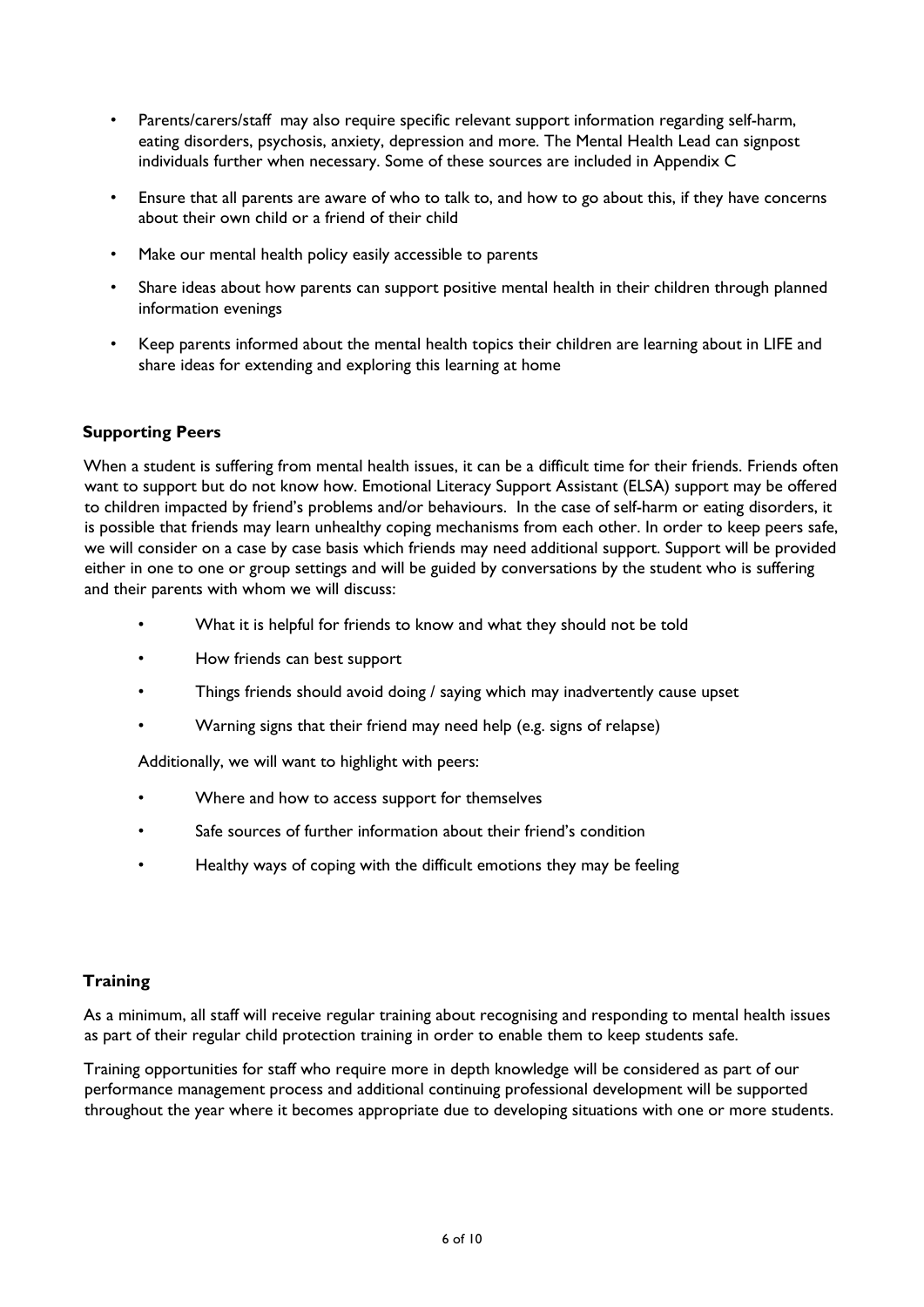### **SELF-HARM**

Self-harm describes any behaviour where a young person causes harm to themselves in order to cope with thoughts, feelings or experiences they are not able to manage in any other way. It most frequently takes the form of cutting, burning or non-lethal overdoses in adolescents, while younger children and young people with special needs are more likely to pick or scratch at wounds, pull out their hair or bang or bruise themselves.

### **Online support**

- National Self-Harm Network https://www.talkofftherecord.org/need-help-now/national-self-harmnetwork/

NHS Self-harm support https://www.nhs.uk/conditions/self-harm/

### **DEPRESSION**

Ups and downs are a normal part of life for all of us, but for someone who is suffering from depression these ups and downs may be more extreme. Feelings of failure, hopelessness, numbness or sadness may invade their day-to-day life over an extended period of weeks or months, and have a significant impact on their behaviour and ability and motivation to engage in day-to-day activities.

### **Online support**

- Mind Depression Alliance https://www.mind.org.uk/about-us/what-we-do/depression-alliance/
- Youngminds https://youngminds.org.uk/
- The calm zone https://www.thecalmzone.net/
- Childline https://www.childline.org.uk/

### **ANXIETY, PANIC ATTACKS AND PHOBIAS**

Anxiety can take many forms in children and young people, and it is something that each of us experiences at low levels as part of normal life. When thoughts of anxiety, fear or panic are repeatedly present over several weeks or months and/or they are beginning to impact on a young person's ability to access or enjoy daytoday life, intervention is needed.

### **Online support**

- Anxiety UK https://www.anxietyuk.org.uk/
- https://nopanic.org.uk/
- https://www.getselfhelp.co.uk/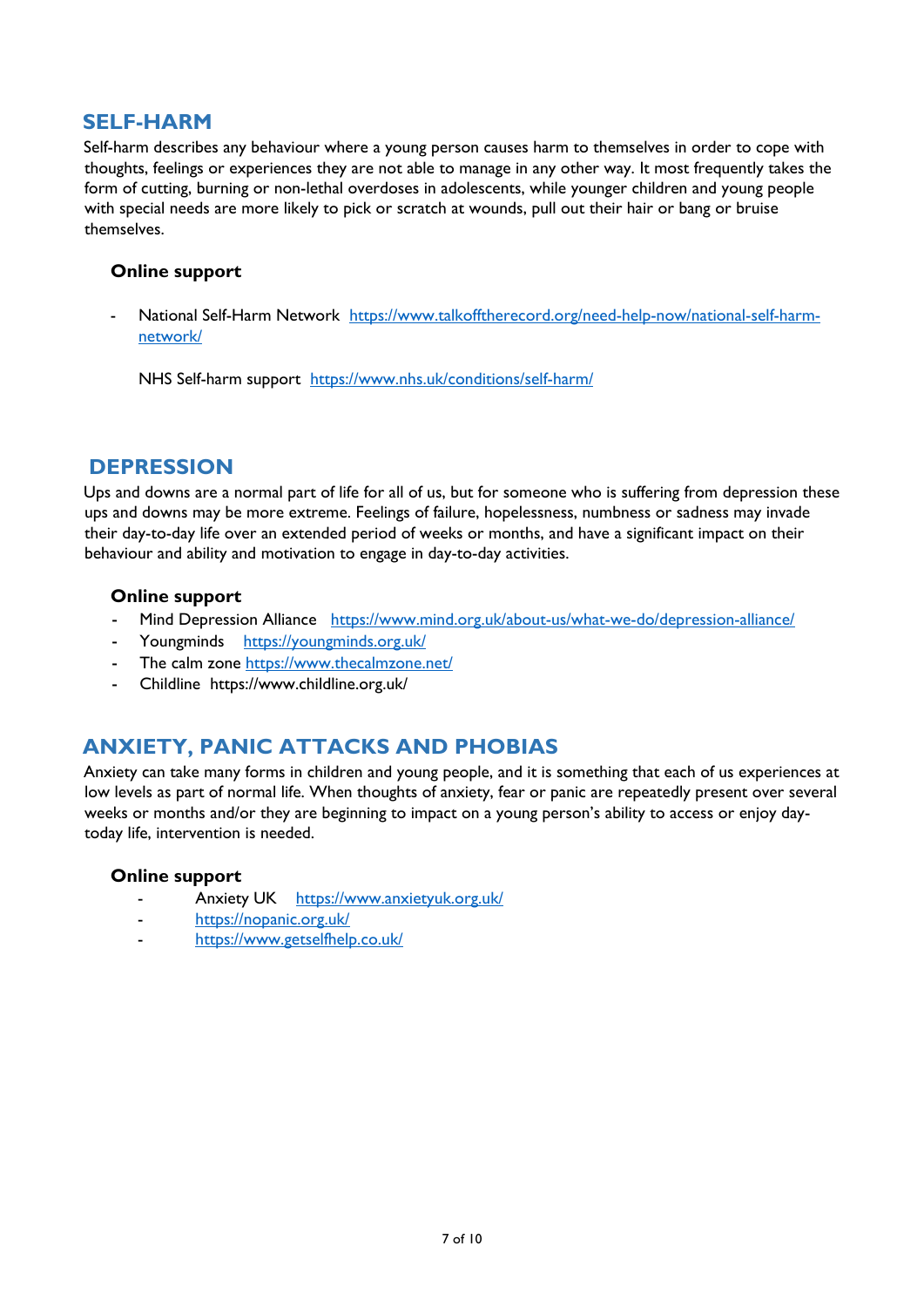### **OBSESSIONS AND COMPULSIONS**

Obsessions describe intrusive thoughts or feelings that enter our minds which are disturbing or upsetting; compulsions are the behaviours we carry out in order to manage those thoughts or feelings. For example, a young person may be constantly worried that their house will burn down if they don't turn off all switches before leaving the house. They may respond to these thoughts by repeatedly checking switches, perhaps returning home several times to do so. Obsessive compulsive disorder (OCD) can take many forms – it is not just about cleaning and checking.

### **Online support**

- Mind OCD https://www.mind.org.uk/information-support/types-of-mental-healthproblems/obsessive-compulsive-disorder-ocd/self-care-for-ocd/

In addition see list under Anxiety heading.

### **SUICIDAL FEELINGS**

Young people may experience complicated thoughts and feelings about wanting to end their own lives. Some young people never act on these feelings though they may openly discuss and explore them, while other young people die suddenly from suicide apparently out of the blue.

### **Online support**

- Prevention of young suicide UK PAPYRUS: https://www.papyrus-uk.org/help-advice-resources/
- https://www.samaritans.org/
- https://www.stampoutsuicide.co.uk/

### **EATING PROBLEMS**

Food, weight and shape may be used as a way of coping with, or communicating about, difficult thoughts, feelings and behaviours that a young person experiences day to day. Some young people develop eating disorders such as anorexia (where food intake is restricted), binge eating disorder and bulimia nervosa (a cycle of bingeing and purging). Other young people, particularly those of primary or preschool age, may develop problematic behaviours around food including refusing to eat in certain situations or with certain people. This can be a way of communicating messages the child does not have the words to convey.

### **Online support**

- Beat: the eating disorders charity: https://www.beateatingdisorders.org.uk/
- Anorexia and Bulimia Care (ABC): https://www.anorexiabulimiacare.org.uk/
- NHS https://www.nhs.uk/conditions/eating-disorders/advice-for-parents/

### **OTHER ISSUES**

**Rethink Mental Illness: https://www.rethink.org/help-in-your-area/services/advice-and-helplines/**

**Hearing Voices Network: https://www.hearing-voices.org/**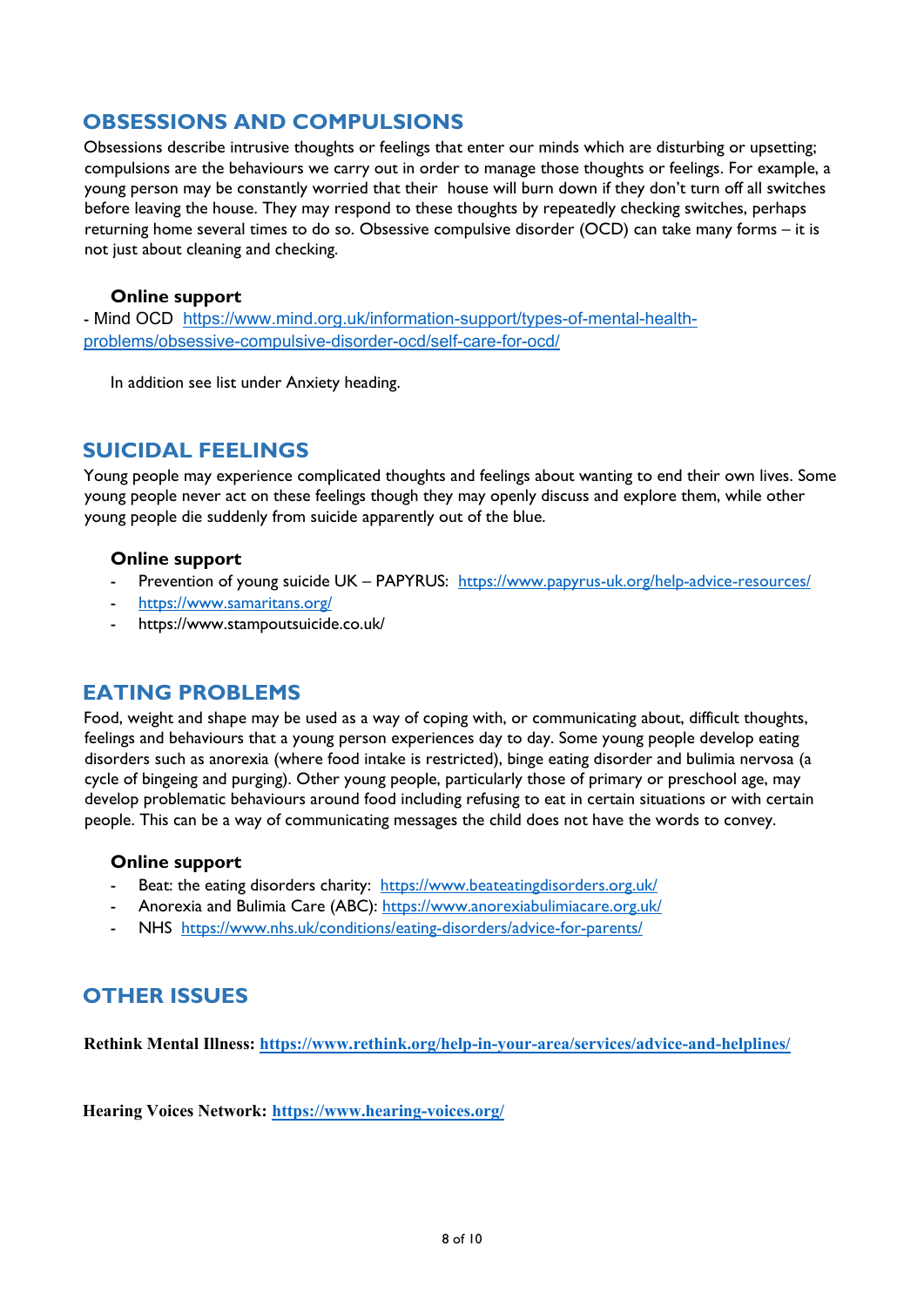**bipolarUK: https://www.bipolaruk.org/**

### **Monitoring & Review**

Monitoring of mental health issues and policy implementation will be via:

- Continuing professional development (CPD) sessions delivered to staff relating to mental health
- Personal, Social and Health Education (LIFE) topics relating to mental health
- There will be a full policy review every 3 years as a minimum.

Additionally, this policy will be reviewed and updated as appropriate. If you have a question or suggestion about improving this policy, this should be addressed to:

### **Appendix A: Guidance and advice documents**

**https://www.gov.uk/government/publications/supporting-mental-health-in-schools-and-colleges** Surveys and case studies with schools on activities to support pupils' mental health and wellbeing (2017)

https://www.gov.uk/government/publications/mental-health-and-behaviour-in-schools--2 Departmental advice for school staff. Department for Education (2018)

https://www.centralbedfordshire.gov.uk/info/100/online\_resources/570/pshe\_network/7 Preparing to Teach About Mental Health PSHE Association

https://www.gov.uk/government/publications/keeping-children-safe-in-education statutory guidance for schools and colleges. Department for Education (2020)

https://www.gov.uk/government/publications/supporting-pupils-at-school-with-medical-conditions statutory guidance for governing bodies of maintained schools and proprietors of academies in England. Department for Education (2017)

## **Appendix B: Further information and sources of support about common mental health issues**

### **Prevalence of Mental Health and Emotional Wellbeing Issues**

Source: Young Minds